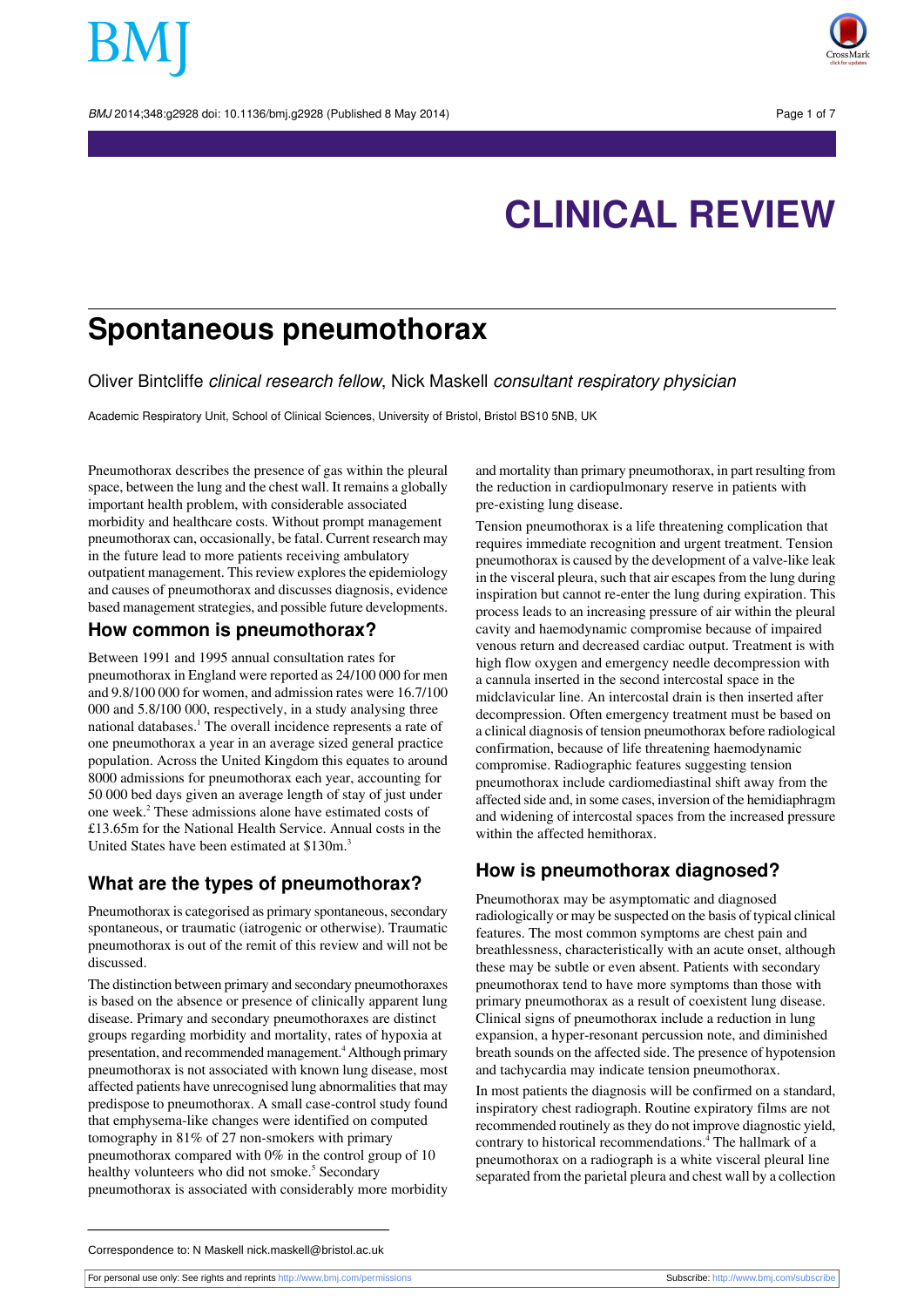#### CLINICAL REVIEW

#### **Summary points**

Primary spontaneous pneumothorax is associated with smoking but defined as occurring in the absence of known lung disease Secondary spontaneous pneumothorax occurs in the presence of known lung disease and is associated with increased symptoms, morbidity, and rates of tension pneumothorax

Immediate recognition and management of tension pneumothorax is required to prevent death

Smoking increases the risk of pneumothorax and rates of recurrence, and smoking cessation is strongly advised

Surgical intervention is warranted for patients with recurrent pneumothorax as the risk of further recurrence is high

#### **Sources and selection criteria**

We searched the Cochrane database of systematic reviews for articles related to pneumothorax. We searched Medline using the search term "pneumothora\*" appearing in relevant study types (clinical trials, literature reviews, and meta-analyses) as well as in recent conference proceedings. We limited studies to those in adults. We focused on randomised controlled trials, systematic reviews, and meta-analyses, and where possible used recent studies. The most up to date versions of relevant guidelines (British Thoracic Society, American College of Chest Physicians) were reviewed, as was information from clinicalevidence.bmj.com and uptodate.com.

of gas, resulting in a loss of lung markings in this space (fig  $1$ II).

Features of pneumothorax may be more subtle on supine radiographs, with more air needed within the pneumothorax to confidently make a diagnosis. The deep sulcus sign, caused by air collecting in the costophrenic sulcus, apparently deepening it, may indicate pneumothorax on a supine radiograph.

Computed tomography provides sensitive and specific imaging for pneumothorax and is particularly useful for complex disease processes, including pneumothoraxes that are loculated as a result of areas of lung remaining adherent to parietal pleura, as well as facilitating radiologically guided drain insertion in difficult cases. Additionally, computed tomography is useful in distinguishing a pneumothorax from large bullae, which may occur in severe emphysema and can mimic the appearance of pneumothorax due to the absence of lung markings within a bulla. Typically, on chest radiographs bullae are indicated by a concave appearance, whereas a pneumothorax is suggested by a visceral pleural line running parallel to the chest wall; however, this distinction may be made clearly with computed tomography, potentially avoiding the serious complication of inserting a drain into lung parenchyma.

## **What predisposes to pneumothorax?**

#### **Primary spontaneous pneumothorax**

The most important risk factor contributing to risk of primary pneumothorax is tobacco smoking. A retrospective study over 10 years conducted in Stockholm assessed the smoking habits of 138 patients with primary pneumothorax and compared their rates of smoking with a contemporary random sample of over 15 000 people from the same geographical area. Within this study, 88% of the patients with primary pneumothorax smoked. Compared with non-smokers the relative risk of a first pneumothorax is increased by ninefold in women who smoke and by 22-fold in men who smoke.<sup>6</sup> In addition this study found a striking dose-response relation between number of cigarettes smoked a day and risk of pneumothorax.<sup>6</sup> Cannabis smoking is associated with pneumothorax, an effect that may be attributed to both parenchymal damage from smoke and the longer breath-holds or valsalva manoeuvres that may be associated with smoking cannabis.<sup>7</sup>

The risk of primary pneumothorax is greater in tall men, which has led to the hypothesis that a greater alveolar stretch at the lung apex in tall men contributes to the increased risk. $8$ Pneumothorax as a whole has a biphasic age distribution with primary pneumothorax peaking in those between the ages of 15

and 34 and secondary pneumothorax in those aged more than 55.<sup>1</sup>

#### **Secondary spontaneous pneumothorax**

Chronic obstructive pulmonary disease is the most common lung disease causing secondary pneumothorax, accounting for around 57% of cases.<sup>9</sup> The risk of pneumothorax seems to increase with worsening chronic obstructive pulmonary disease; around 30% of patients with secondary pneumothorax have a forced expiratory volume in one second of less than 1 litre.<sup>10</sup> Other causes of secondary pneumothorax include asthma, *Pneumocystis jirovecii* pneumonia related to HIV infection, cystic fibrosis, lung cancer, tuberculosis, interstitial lung disease, and endometriosis.

Thoracic endometriosis seems to have been an under-recognised cause of pneumothorax; a prospective study evaluating 32 women with pneumothorax referred for surgery found that 25% (n=8) had features suggesting pneumothorax associated with menses and seven of these women had histopathological confirmation of diaphragmatic endometriosis.<sup>11</sup> Specifically evaluating women for this possibility may significantly alter management.

## **What predicts recurrence of pneumothorax?**

#### **Primary spontaneous pneumothorax**

Smoking cessation is the only proved modifiable risk factor for recurrence of primary pneumothorax. In a retrospective study of patients with primary pneumothorax, including 99 smokers, the absolute risk of recurrent pneumothorax in the four year follow-up period was 40% in those who stopped smoking compared with  $70\%$  in those who continued to smoke.<sup>12</sup> Recurrence of primary pneumothorax is also associated with increased height in men<sup>12</sup> and is significantly reduced by open surgery or video assisted thoracic surgery.<sup>13</sup>

#### **Secondary spontaneous pneumothorax**

Patients with pre-existing lung disease are more likely to experience a recurrent pneumothorax than those with primary pneumothorax.<sup>14</sup> <sup>15</sup> In a retrospective study of 182 patients, of whom around half had chemical pleurodesis, recurrence rates at one year were 15.8% for primary pneumothorax and 31.2% for secondary pneumothorax.<sup>15</sup> Rates of recurrence of secondary pneumothorax are noticeably lowered by thoracic surgery: after video assisted thoracic surgery or axillary minithoracotomy, recurrence rates of around 3% were reported in a study with a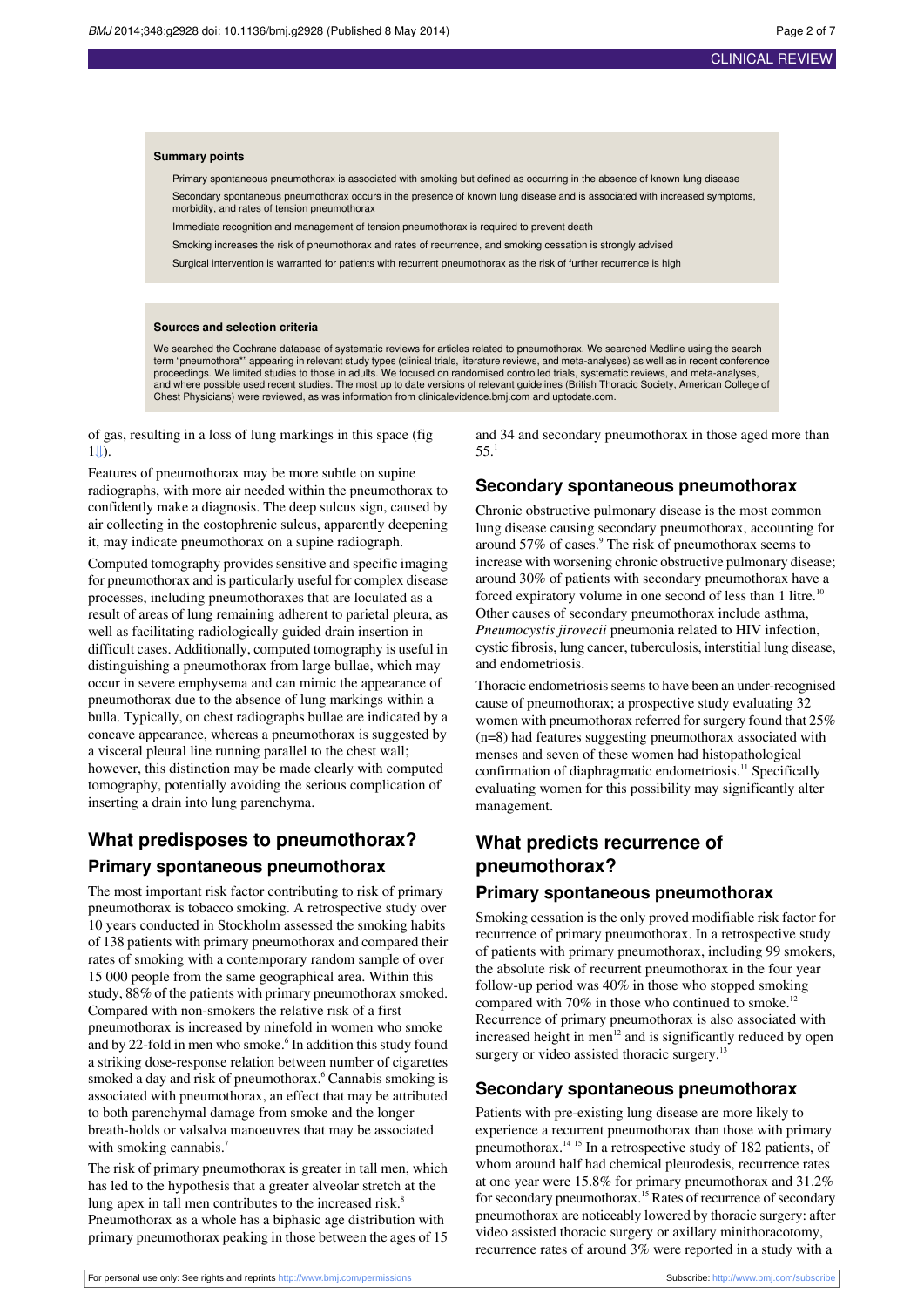mean follow-up period of 30 months,<sup>13</sup> whereas a separate study, with a similar duration of follow-up, reported recurrence rates of 43% in a control group of 86 patients with secondary pneumothorax. $10$ 

## **What is the goal of management?**

The goal of acute treatment in pneumothorax is to exclude a tension pneumothorax and to relieve any dyspnoea. These goals are reflected by the different treatment algorithms in patients with primary or secondary pneumothorax, as patients with the latter are more likely to be symptomatic and more prone to associated cardiopulmonary compromise, in view of pre-existing disease. In contrast, patients with primary pneumothorax are often asymptomatic and tension pneumothorax is uncommon in this population.

Early studies evaluating treatment of pneumothorax focused on radiological resolution rather than patient centred outcomes, and this may have previously resulted in guidelines focused on intervention to remove air from the pleural space. Goals of treatment in pneumothorax are to exclude tension and reduce early morbidity and symptoms associated with pneumothorax, to limit inpatient management where possible, to reduce the risk of recurrence, and to identify patients who would benefit from a definitive surgical procedure.

## **What are the treatment options?**

Surprisingly for such a common condition there is considerable disparity in societal guidelines and worldwide practice for the management of pneumothorax. Management options range from observation through aspiration or drainage to thoracic surgical intervention. The choice is largely determined by symptoms and haemodynamic compromise, the size and cause of the pneumothorax, whether an episode is the first or recurrent, and the success or failure of initial management. Major differences exist between guidelines relating to the management of primary and secondary pneumothorax, some of which are outlined below.<sup>3</sup> <sup>4</sup> One key difference between guidelines is the method of measuring pneumothorax: the British Thoracic Society defines a pneumothorax as large with a >2 cm measurement from the lung margin to chest wall at the level of the hilum, whereas the American College of Chest Physicians define this as  $\geq$ 3 cm from the lung apex to the thoracic cupola. The measurement used within the British guidelines may have the advantage of identifying those pneumothoraxes for which drain insertion in the "triangle of safety" is appropriate. Figure [2⇓](#page-6-1) summarises the current British Thoracic Society guidelines for the management of haemodynamically stable pneumothorax.

## **Primary spontaneous pneumothorax**

Assuming that air leakage has stopped, a pneumothorax will gradually resolve as air is reabsorbed into pulmonary capillaries. The rate of resolution was calculated at 2.2% a day in a retrospective study assessing three dimensional estimates of pneumothorax size based on chest radiographs in patients treated conservatively.<sup>16</sup> The rate of reabsorption is increased fourfold when oxygen is administered<sup>17</sup> and therefore supplemental high flow oxygen is recommended when patients are admitted for observation.<sup>4</sup> A key difference between the American College of Chest Physicians Delphi consensus statement 2001<sup>3</sup> and the British Thoracic Society guidelines 2010<sup>4</sup> is the role of aspiration of air, as opposed to intercostal drain insertion. Whereas the British guidelines recommend aspiration for primary pneumothorax with a large (>2 cm) pneumothorax, the American consensus statement recommends inserting a chest drain or small bore catheter when intervention is required. Both the guidelines and consensus statement discourage the use of large bore "surgical" drains in uncomplicated pneumothorax in view of the similar success rate and lower levels of discomfort associated with smaller bore drains inserted with a seldinger technique (in which a guidewire is passed through a needle into the pleural space and a drain passed over the wire).<sup>34</sup>

A randomised controlled trial of 56 patients assessed manual aspiration against intercostal drain insertion in patients with large primary pneumothorax.<sup>18</sup> Success and recurrence rates did not differ between the groups and manual aspiration was associated with significantly shorter hospital stays, suggesting that this strategy is appropriate in this group. An earlier Cochrane review, limited by the inclusion of only a single randomised controlled trial, also suggested that aspiration was no different from chest drain insertion in terms of early success or success at one year, and was associated with a reduction in the number of patients admitted to hospital.<sup>19</sup>

## **Secondary spontaneous pneumothorax**

Management of secondary pneumothorax tends to involve a more interventional approach because of the associated increased morbidity, symptoms, and cardiorespiratory compromise. In reflection of this, both American College of Chest Physicians and British Thoracic Society guidelines recommend admission for all episodes of secondary pneumothorax.<sup>34</sup> Oxygen is indicated, but some caution may be required for patients at risk of carbon dioxide retention. Although most patients may ultimately require an intercostal drain, the British guidelines recommend attempting aspiration for asymptomatic secondary pneumothorax measuring 1-2 cm at the hilum, whereas the American consensus statement suggests that this is not appropriate. $3<sup>4</sup>$ 

Air leakage in secondary pneumothorax is less likely to settle spontaneously than in primary pneumothorax<sup>20</sup> and patients with secondary pneumothorax have a longer average length of stay than those with primary pneumothorax: more than 10 days in some series.<sup>21</sup> Discussion with a thoracic surgeon is advised after 48 hours of persistent air leakage, offering an individualised approach to surgical management dependent on risks of recurrence and surgical morbidity. Some patients are unfit for a definitive surgical procedure and may require a longer trial of conservative management or a less invasive management strategy.

## **Suction**

The use of suction through chest drains has been employed in patients with persistent air leak or incomplete lung re-expansion in whom the rate of air leakage from the lung may be greater than the removal of air from the pleural space through the drain. This is utilised to increase the air flow out through the drain in the hope that if the visceral and parietal pleura can be apposed then the defect in the visceral pleura may heal more readily. A small randomised study of 23 patients found no significant differences in rates of lung re-expansion and duration of hospital stay between suction and no suction.<sup>22</sup> British Thoracic Society guidelines recommend that suction is not routinely employed in the management of pneumothorax but can be used if the lung fails to re-expand; a pressure of  $-10$  to  $-20$  cm  $H<sub>2</sub>O$  as part of a high-volume low-pressure system is the recommended method.<sup>4</sup> Such a system should minimise the risk of increasing air leak and "air-stealing"—a process by which a large volume of each breath is entrained out of the chest through the drain.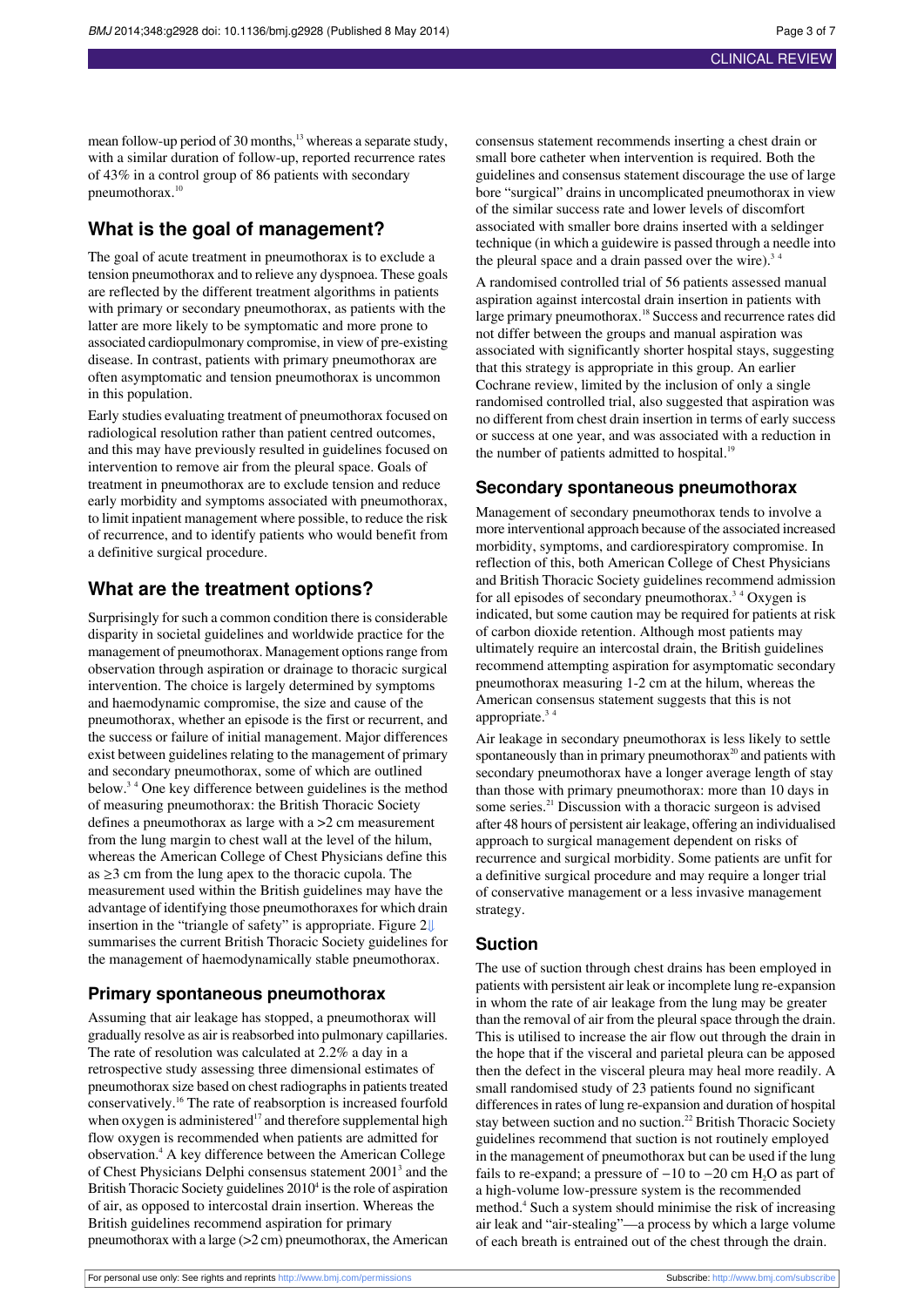The early application of suction after drainage of a pneumothorax should be avoided because of an increased risk of re-expansion pulmonary oedema precipitated by the rapid reinflation of the collapsed lung.

## **Surgery**

Axillary minithoracotomy and video assisted thoracic surgery are both used for the treatment of recurrent pneumothorax. A recent randomised controlled trial of 66 patients with primary or secondary pneumothorax allocated to minithoracotomy or to video assisted thoracic surgery showed equivalent recurrence rates  $(2.7\%$  and 3%, respectively) and postoperative pain.<sup>13</sup> Compared with minithoracotomy, video assisted thoracic surgery was associated with higher patient satisfaction (assessed by use of the ipsilateral arm postoperatively) and return to activity, albeit at the expense of a longer procedure time.<sup>13</sup>

## **Pleurodesis**

Pleurodesis is a procedure that precipitates an inflammatory process leading to the adherence of parietal and visceral pleura, thereby obliterating the pleural space. This can be achieved through instillation of an agent such as talc or tetracycline derivatives through a chest drain (medical pleurodesis) or by mechanical abrasion of the pleura or instillation of a suitable agent during an operation (surgical pleurodesis). Because of the inflammatory nature of pleurodesis, it can be painful and requires the application of local anaesthesia into the pleural space as well as adequate analgesia.

A randomised controlled trial of 214 patients with primary pneumothorax in Taiwan assessed the effect of minocycline pleurodesis on recurrence of pneumothorax at one year. All the patients had pigtail catheters for aspiration of their pneumothorax and were randomised to minocycline pleurodesis or to no pleurodesis. Recurrence rates were significantly lower  $(P=0.003)$  in the minocycline pleurodesis group  $(29.2\%)$ compared with the control group  $(49.1\%)$ .<sup>23</sup> This method of treatment, however, typically necessitated a two day hospital stay, and the rate of recurrence in the control group was higher than that reported in other studies (33% at one year in one study<sup>15</sup>). An earlier smaller randomised study including participants with primary and secondary pneumothorax compared simple drainage with tetracycline or talc pleurodesis and found that the rate of recurrence over a mean follow-up period of 4.6 years was only 8% in the talc pleurodesis group but 36% in the simple drainage group.<sup>24</sup> British Thoracic Society guidelines suggest that chemical pleurodesis should be considered only in patients with an ongoing air leak who are not fit for surgical intervention, rather than as a primary treatment, in view of the significantly lower recurrence rates (around 3%) after surgery.<sup>1</sup>

## **What advice do patients need after a pneumothorax?**

Given the considerable recurrence rate for pneumothorax it is important that patients are advised of the symptoms that may indicate recurrence and the need to seek medical advice if this occurs.

British Thoracic Society guidelines suggest that all patients with a pneumothorax are followed up by a respiratory physician around 2-4 weeks after the initial episode to ensure resolution and to identify and treat underlying lung disease.<sup>4</sup> Patients can be advised to return to work and normal activity after resolution of symptoms, although extreme exertion and contact sports

should be delayed for longer and until full radiological resolution.<sup>4</sup>

Smoking cessation significantly reduces the recurrence rate in patients after an initial primary pneumothorax, with a relative risk reduction of over  $40\%$ .<sup>12</sup> Therefore patients should be made aware of this and provided with support to successfully stop smoking. Aside from medical intervention, smoking is the only modifiable risk factor predicting recurrence. Unfortunately, smoking cessation rates seem to be low after pneumothorax; more than 80% of patients in a retrospective study of 142 patients with primary pneumothorax continued to smoke one year after the episode.<sup>25</sup>

## **Diving**

British Thoracic Society guidelines advise that scuba diving should be avoided indefinitely after a pneumothorax unless a definitive procedure such as surgical pleurectomy has been performed.<sup>4</sup> This is because of the risk of recurrent pneumothorax underwater, the expansion of a pneumothorax that may develop during ascent, and the risk of resultant tension pneumothorax. For professional divers a decision to offer definitive surgical management after the first pneumothorax episode may allow safe reintroduction to diving.

## **Air travel**

Air travel should not increase the risk of pneumothorax, but the consequences of a pneumothorax while airborne are such that patients should not travel on commercial flights with an undrained pneumothorax, and air travel should be delayed until after definitive intervention or until resolution has been confirmed radiologically.<sup>26</sup> The chances of recurrent pneumothorax and the degree to which patients would tolerate a recurrence will influence the decision on whether the risk of air travel is acceptable to an individual. The UK civil aviation authority suggests that it is safe to travel two weeks after successful drainage of a pneumothorax.

## **What new treatments can be expected? Conservative treatment**

British Thoracic Society guidelines recommend that conservative management should be considered in patients with a small pneumothorax (<2 cm to lung edge at level of hilum) who are not breathless and acknowledge that it may be appropriate in patients with a large pneumothorax and minimal symptoms. An Australian randomised controlled trial is currently recruiting patients with larger primary pneumothorax to compare conservative management (observation then discharge if clinically stable) with standard management (aspiration and chest drain insertion if unsuccessful) on lung re-expansion at eight weeks as well as the effect on symptoms, complications, and recurrence.<sup>27</sup>

## **Quantification of air leak**

Digital thoracic drainage systems allow a quantification of air leak that is not possible with a conventional underwater seal. These systems have been studied predominantly in patients with air leakage after thoracic surgery, but they may allow earlier stratification in pneumothorax, distinguishing those patients who are likely to have a persistent air leak from those whose air leak will settle with continued intercostal tube drainage.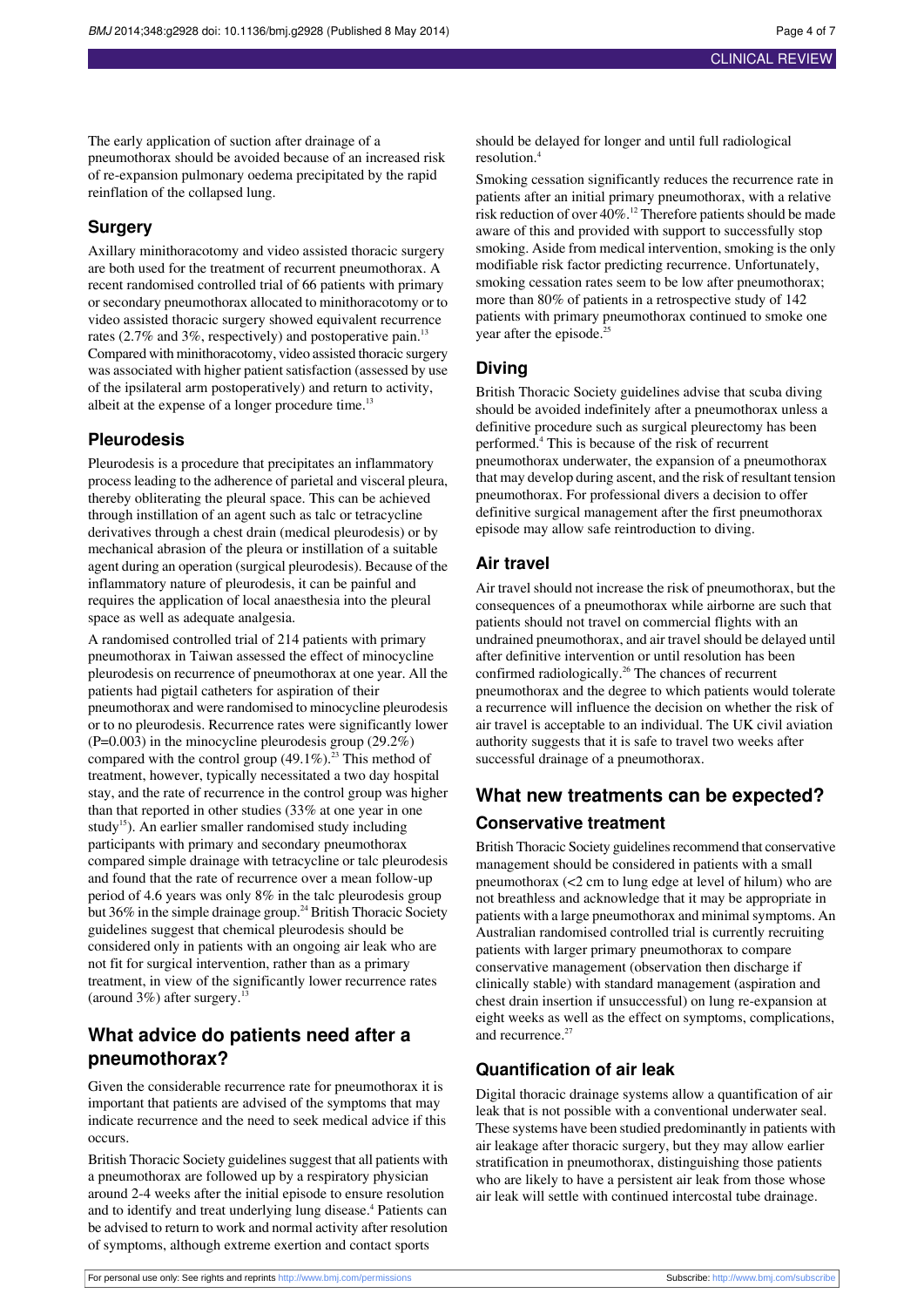#### **Endobronchial valves**

Endobronchial valves have been utilised as a non-surgical means of achieving a reduction in lung volume in emphysema and have also been studied as a treatment for persistent air leak in pneumothorax. These one-way valves may be inserted during a bronchoscopy, and when placed in segmental orsubsegmental bronchi allow collapse of the distal lung and reduction in air leak while allowing drainage of secretions from distal airways. Endobronchial valves have been studied in 40 patients with varying causes of ongoing air leak, 25 of whom had spontaneous pneumothorax. Of the total, 93% (n=37) had a reduction or resolution in air leak, with 48% (n=19) achieving a complete resolution of leak.<sup>28</sup> This technique may allow a non-surgical method of managing patients who do not respond to conventional treatment, and prospective trials may help elucidate its role.

#### **Blood patch**

The effect of intrapleural injection of autologous blood was assessed in a small randomised controlled trial of 44 patients with advanced chronic obstructive pulmonary disease, secondary pneumothorax, and a persistent air leak after seven days of intercostal tube drainage.<sup>29</sup> This intervention was associated with a statistically significant reduction in ongoing air leak at 13 days. The air leak stopped in 9% (n=1) of those administered placebo and 73% (n=16) administered 1-2 mL/kg of blood, with greater success rates seen in those with a smaller air leak. Fourteen per cent of patients who were administered this dose of blood developed a low grade fever, which in all cases settled quickly with antibiotics. This study suggests that this technique may be useful as an alternative to chemical pleurodesis in patients with a significant risk from surgery.<sup>29</sup>

#### **Ambulatory treatment**

Heimlich valves are one-way flutter valves that may be attached to an intercostal drain in place of an underwater seal. They offer an outpatient treatment option for the management of pneumothorax, which may have an increasing role in the future. A randomised controlled trial of 48 patients with primary pneumothorax presenting to emergency departments compared Heimlich valves with needle aspiration and detected non-significantly lower rates of admission of 44% (n=11) in the valve group compared with  $61\%$  (n=14) in the needle aspiration group. At first outpatient review, full re-expansion of the lung occurred in 24% (n=6) of participants in the valve group compared with only  $4\%$  (n=1) in the needle aspiration group. Both procedures appeared safe, were well tolerated, and the intercostal drain was removed at a mean of 3.5 days in participants in the valve group.<sup>30</sup>

A subsequent systematic review (n=1235 cases) assessed available evidence for the use of Heimlich valves.<sup>31</sup> Despite being limited by a large proportion of unrandomised data with potential sources of bias, the review suggested an overall success rate of 85.8% with Heimlich valves, with successful treatment as an outpatient in 77.9% of cases. This treatment may offer benefits related to comfort and the avoidance of admissions with acceptable complication rates of  $1.7\%$ .<sup>31</sup> A larger well designed randomised controlled trial evaluating the use of Heimlich valves is required to evaluate the utility of this device.

Contributors: Both authors jointly prepared the manuscript. NM is the guarantor.

Competing interests: We have read and understood the BMJ Group policy on declaration of interests and declare the following interests: none.

Provenance and peer review: Commissioned; externally peer reviewed.

- 1 Gupta D, Hansell A, Nichols T, Duong T, Ayres JG, Strachan D. Epidemiology of pneumothorax in England. Thorax 2000;55:666-71.
- 2 Data from Health & Social Care Information Centre. 2013. [www.hscic.gov.uk.](http://www.hscic.gov.uk)
- Baumann MH, Strange C, Heffner JE, Light R, Kirby TJ, Klein J, et al. Management of spontaneous pneumothorax: an American College of Chest Physicians Delphi consensus statement. Chest 2001;119:590-602.
- 4 MacDuff A, Arnold A, Harvey J, Group BTSPDG. Management of spontaneous pneumothorax: British Thoracic Society Pleural Disease Guideline 2010. Thorax 2010;65(Suppl 2):ii18-31.
- 5 Bense L, Lewander R, Eklund G, Hedenstierna G, Wiman LG. Nonsmoking, non-alpha 1-antitrypsin deficiency-induced emphysema in nonsmokers with healed spontaneous pneumothorax, identified by computed tomography of the lungs. Chest 1993;103:433-8.
- Bense L, Eklund G, Wiman LG. Smoking and the increased risk of contracting spontaneous pneumothorax. Chest 1987;92:1009-12.
- 7 Feldman AL, Sullivan JT, Passero MA, Lewis DC. Pneumothorax in polysubstance-abusing marijuana and tobacco smokers: three cases. J Subst Abuse 1993;5:183-6.
- 8 Withers JN, Fishback ME, Kiehl PV, Hannon JL. Spontaneous pneumothorax: suggested etiology and comparison of treatment methods. Am J Surg 1964;108:772-6.
- 9 Chen CH, Liao WC, Liu YH, Chen WC, Hsia TC, Hsu TH, et al. Secondary spontaneous pneumothorax: which associated conditions benefit from pigtail catheter treatment? Am J Emerg Med 2012;30:45-50.
- 10 Light RW, O'Hara VS, Moritz TE, McElhinney AJ, Butz R, Haakenson CM, et al. Intrapleural tetracycline for the prevention of recurrent spontaneous pneumothorax. Results of a Department of Veterans Affairs cooperative study. JAMA 1990;264:2224-30.
- 11 Alifano M, Roth T, Broet SC, Schussler O, Magdeleinat P, Regnard JF. Catan
- pneumothorax: a prospective study. Chest 2003;124:1004-8. 12 Sadikot RT, Greene T, Meadows K, Arnold AG. Recurrence of primary spontaneous pneumothorax. Thorax 1997;52:805-9.
- 13 Foroulis CN, Anastasiadis K, Charokopos N, Antonitsis P, Halvatzoulis HV, Karapanagiotidis GT, et al. A modified two-port thoracoscopic technique versus axillary minithoracotomy for the treatment of recurrent spontaneous pneumothorax: a prospective randomized study. Surg Endosc 2012;26:607-14.
- 14 Lippert HL, Lund O, Blegvad S, Larsen HV. Independent risk factors for cumulative recurrence rate after first spontaneous pneumothorax. Eur Respir J 1991;4:324-31.
- 15 Guo Y, Xie C, Rodriguez RM, Light RW. Factors related to recurrence of spontane neumothorax. Respirology 2005;10:378-84.
- 16 Kelly AM, Loy J, Tsang AY, Graham CA. Estimating the rate of re-expansion of spontaneous pneumothorax by a formula derived from computed tomography volumetry studies. Emerg Med J 2006;23:780-2.
- 17 Northfield TC. Oxygen therapy for spontaneous pneumothorax. BMJ 1971;4:86-8. 18 Parlak M, Uil SM, van den Berg JWK. A prospective, randomised trial of pneumothorax
- therapy: manual aspiration versus conventional chest tube drainage. Respir Med 2012;106:1600-5.
- 19 Wakai A, O'Sullivan RG, McCabe G. Simple aspiration versus intercostal tube drainage for primary spontaneous pneumothorax in adults. Cochrane Database Syst Rev 2007;1:CD004479.
- 20 Chee CB, Abisheganaden J, Yeo JK, Lee P, Huan PY, Poh SC, et al. Persistent air-leak in spontaneous pneumothorax—clinical course and outcome. Respir Med 1998;92:757-61.
- 21 Schoenenberger RA, Haefeli WE, Weiss P, Ritz RF. Timing of invasive procedures in therapy for primary and secondary spontaneous pneumothorax. Arch Surg 1991;126:764-6.
- 22 So SY, Yu DY. Catheter drainage of spontaneous pneumothorax: suction or no suction, early or late removal? Thorax 1982;37:46-8.
- 23 Chen JS, Chan WK, Tsai KT, Hsu HH, Lin CY, Yuan A, et al. Simple aspiration and drainage and intrapleural minocycline pleurodesis versus simple aspiration and drainage for the initial treatment of primary spontaneous pneumothorax: an open-label, parallel-group, prospective, randomised, controlled trial. Lancet 2013;381:1277-82.
- Almind M, Lange P, Viskum K. Spontaneous pneumothorax: comparison of simple
- drainage, talc pleurodesis, and tetracycline pleurodesis. Thorax 1989;44:627-30. 25 Smit HJ, Chatrou M, Postmus PE. The impact of spontaneous pneumothorax, and its treatment, on the smoking behaviour of young adult smokers. Respir Med 1998;92:1132-6.
- 26 Ahmedzai S, Balfour-Lynn IM, Bewick T, Buchdahl R, Coker RK, Cummin AR, et al. Managing passengers with stable respiratory disease planning air travel: British Thoracic Society recommendations. Thorax 2011;66(Suppl 1):i1-30.
- 27 Perrin K. Trial ID: ACTRN12611000184976. A randomised controlled trial of conservative versus interventional treatment of primary spontaneous pneumothorax. 2013. [www.anzctr.](http://www.anzctr.org.au/Trial/Registration/TrialReview.aspx?ID=336270) [org.au/Trial/Registration/TrialReview.aspx?ID=336270](http://www.anzctr.org.au/Trial/Registration/TrialReview.aspx?ID=336270).
- 28 Travaline JM, McKenna RJ Jr, De Giacomo T, Venuta F, Hazelrigg SR, Boomer M, et al. Treatment of persistent pulmonary air leaks using endobronchial valves. Chest 2009;136:355-60.
- 29 Cao G, Kang J, Wang F, Wang H. Intrapleural instillation of autologous blood for persistent air leak in spontaneous pneumothorax in patients with advanced chronic obstructive pulmonary disease. Ann Thorac Surg 2012;93:1652-7.
- 30 Ho KK, Ong ME, Koh MS, Wong E, Raghuram J. A randomized controlled trial comparing minichest tube and needle aspiration in outpatient management of primary spontaneous pneumothorax. Am J Emerg Med 2011;29:1152-7.
- 31 Brims FJ, Maskell NA. Ambulatory treatment in the management of pneumothorax: a systematic review of the literature. Thorax 2013;68:664-9.

#### Cite this as: BMJ 2014;348:g2928

© BMJ Publishing Group Ltd 2014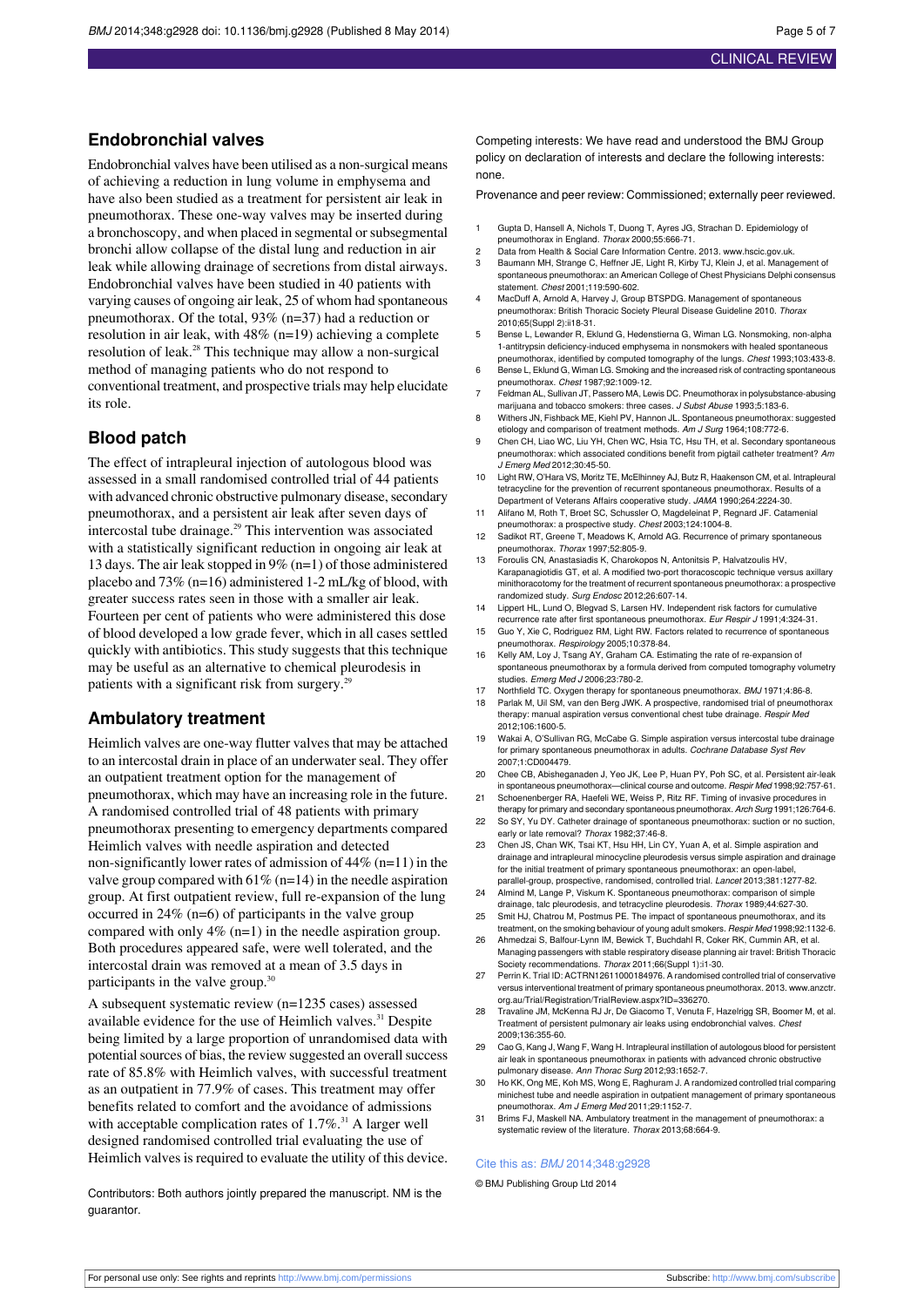#### CLINICAL REVIEW

#### **Questions for future research**

Is conservative management safe, feasible and effective? The subject of a currently recruiting randomised controlled trial/Cochrane review

Do Heimlich valves offer safe and effective ambulatory treatment?

What is the current incidence of pneumothorax?

Can we risk stratify patients with primary spontaneous pneumothorax at their first presentation according to their chance of recurrence, and therefore target surgical intervention at an earlier stage in this subgroup?

#### **Tips for non-specialists**

Pneumothorax is associated with a sudden onset of breathlessness and pleuritic chest pain, although in some patients it can be asymptomatic

The diagnosis can usually be made on chest radiographs, but computed tomography is sometimes required

Management depends on whether the episode is a primary or secondary pneumothorax

The presence of haemodynamic compromise with pneumothorax may indicate tension pneumothorax, which requires urgent decompression with a cannula through the second intercostal space in the midclavicular line

Smoking cessation reduces the risk of recurrence of primary spontaneous pneumothorax

After pneumothorax, air travel should be delayed until after definitive intervention or until resolution has been confirmed radiologically—the UK civil aviation authority recommends delaying air travel until two weeks after resolution

#### **Additional educational resources**

#### Resources for healthcare professionals

British Thoracic Society Guidelines [\(www.brit-thoracic.org.uk/guidelines-and-quality-standards/pleural-disease-guideline/](http://www.brit-thoracic.org.uk/guidelines-and-quality-standards/pleural-disease-guideline/))—the pleural disease guideline (2010) includes evidence based recommendations related to the management of spontaneous pneumothorax and pleural procedures. Free resource; registration not required

BMJ Clinical evidence bmj.com [\(http://clinicalevidence.bmj.com/x/index.html](http://clinicalevidence.bmj.com/x/index.html))—provides systematic reviews of interventions for the management of spontaneous pneumothorax. Subscription required

#### Resources for patients

British Lung Foundation ([www.blf.org.uk/Conditions/Detail/Pneumothorax\)](http://www.blf.org.uk/Conditions/Detail/Pneumothorax)—patient information sheet for pneumothorax detailing symptoms, treatment, and recurrence rates. Free resource; registration not required

Patient.co.uk [\(www.patient.co.uk/doctor/pneumothorax](http://www.patient.co.uk/doctor/pneumothorax))—information on the epidemiology of pneumothorax, risk factors, treatment, and prognosis. Free resource, registration not required

## **Figures**